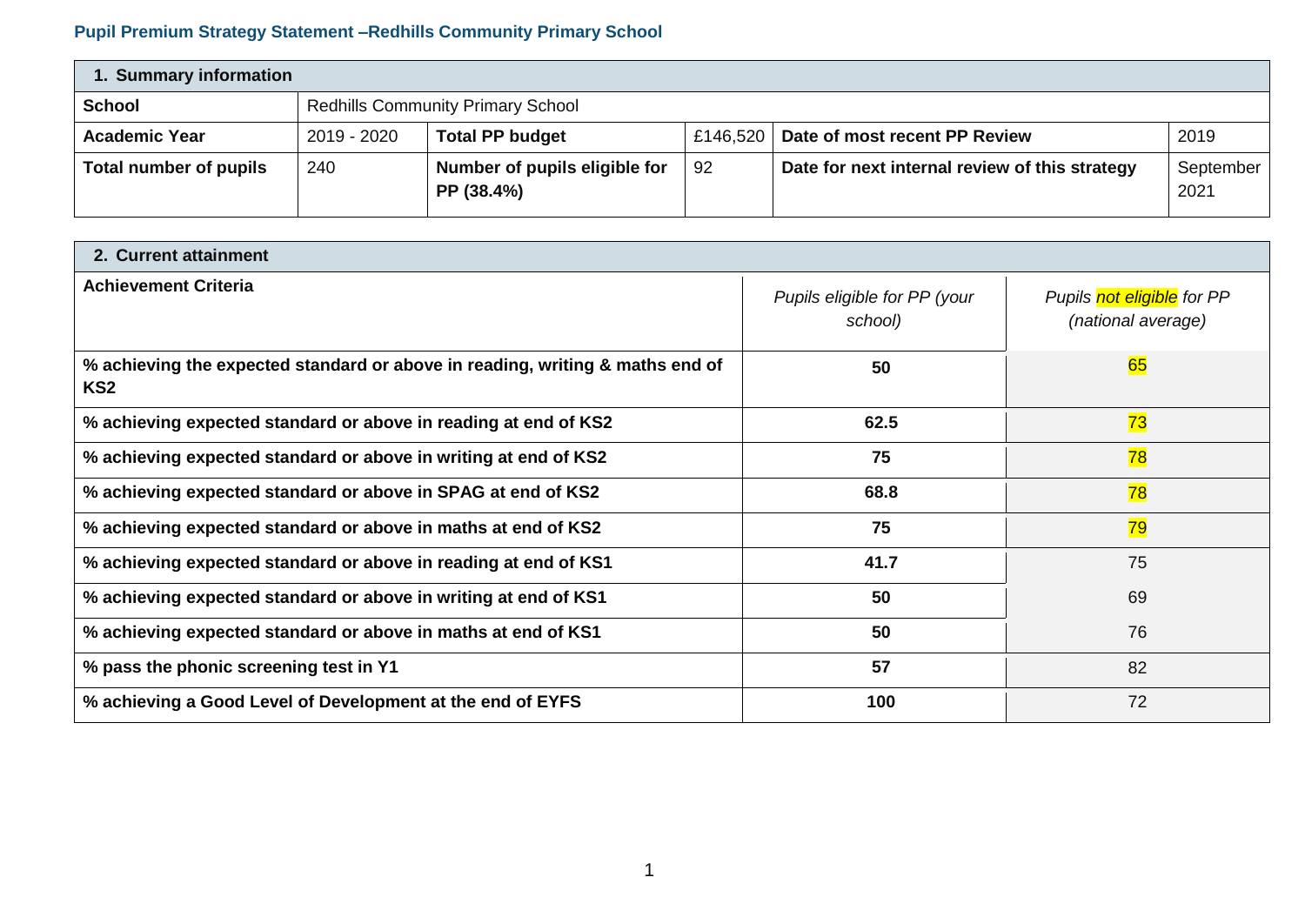|    | 3. Barriers to future attainment (for pupils eligible for PP)                                                                                                         |  |  |  |  |  |  |
|----|-----------------------------------------------------------------------------------------------------------------------------------------------------------------------|--|--|--|--|--|--|
|    | In-school barriers (issues to be addressed in school, such as poor oral language skills)                                                                              |  |  |  |  |  |  |
| Α. | In some classes, historical underperformance of PP children, which needs to be addressed to further narrow gap with 'other' children.                                 |  |  |  |  |  |  |
| В. | Unrelenting focus on PP progress from all staff. As a result, provision and interventions are timely, reviewed frequently, and adjusted swiftly where<br>required.    |  |  |  |  |  |  |
| C. | Provision needs to be targeted more effectively at need e.g. poor oral language and PSED on entry, boys, PP children with SEND, PP children with<br><b>SEMH</b> needs |  |  |  |  |  |  |
|    | <b>External barriers</b> (issues which also require action outside school, such as low attendance rates)                                                              |  |  |  |  |  |  |
| D. | Low aspirations of child and family leading to lack of support at home.                                                                                               |  |  |  |  |  |  |
| Ε. | Disruption and trauma for children who have vulnerable home lives - leading to poor behaviour and higher risk of exclusion                                            |  |  |  |  |  |  |
| F. | Our PP children can be disadvantaged by family's lack of education and ability to engage with other services                                                          |  |  |  |  |  |  |
| G. | Poor attendance and punctuality of children in receipt of PP                                                                                                          |  |  |  |  |  |  |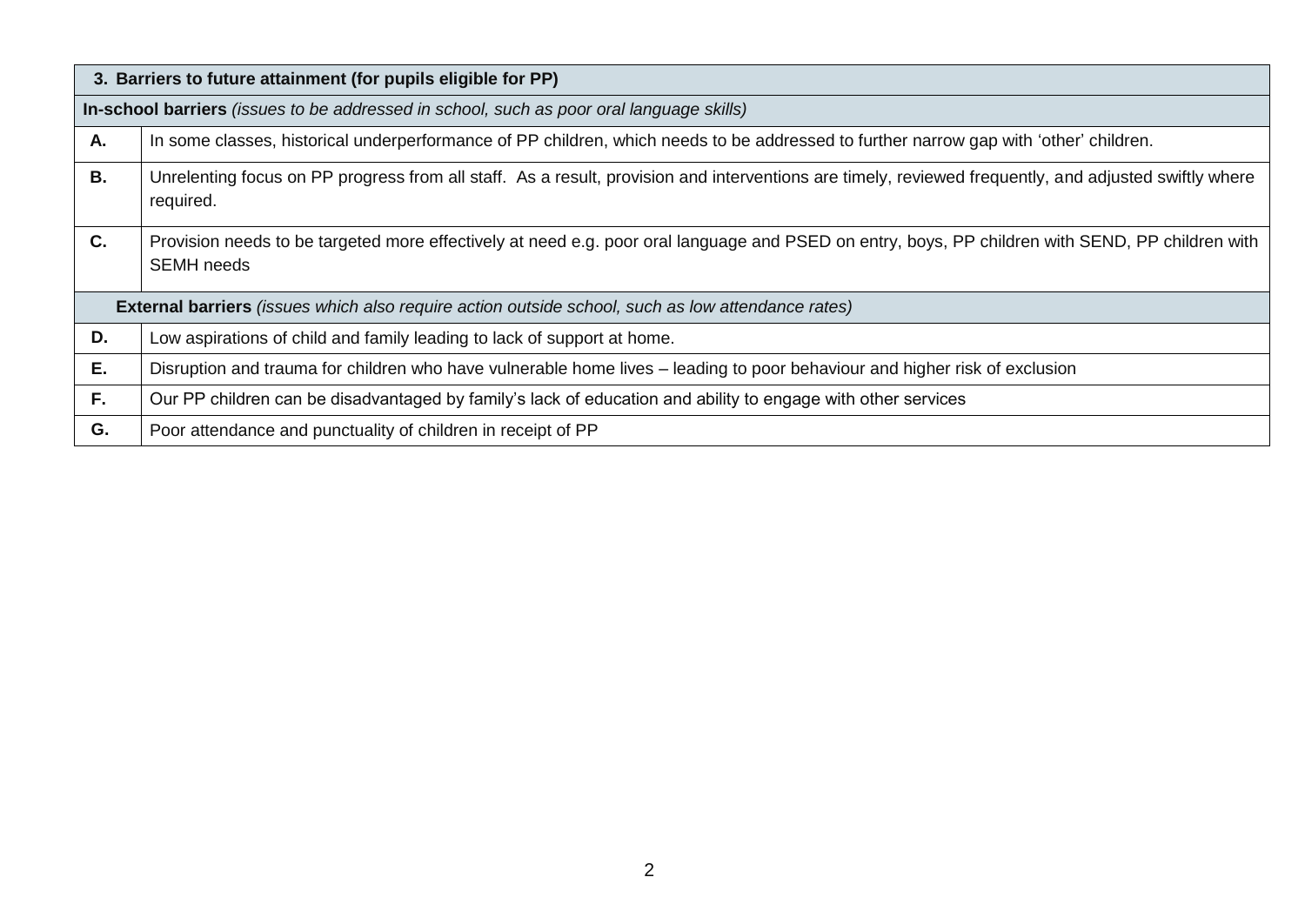|           | 4. Desired outcomes (Desired outcomes and how they will                                                                                                                   | <b>Success criteria</b>                                                                                                                                                                                                                                                                                                                                                                                                                                                                                                                                                                                                                                                                                                                                                                                                                                                                                                                                                                                                    |
|-----------|---------------------------------------------------------------------------------------------------------------------------------------------------------------------------|----------------------------------------------------------------------------------------------------------------------------------------------------------------------------------------------------------------------------------------------------------------------------------------------------------------------------------------------------------------------------------------------------------------------------------------------------------------------------------------------------------------------------------------------------------------------------------------------------------------------------------------------------------------------------------------------------------------------------------------------------------------------------------------------------------------------------------------------------------------------------------------------------------------------------------------------------------------------------------------------------------------------------|
| A.        | Address historical underperformance of PP children<br>across the school - specifically:<br>PP boys,<br>$\bullet$<br>PP children with SEND,<br>PP children with SEMH needs | Continue to narrow the attainment gap between PP and 'other' children<br>nationally (narrowing the gap with national).<br>PP pupils make better progress than 'other' pupils to reduce attainment<br>$\bullet$<br>gap.<br>Ensure that all PP children make at least expected progress from their<br>$\bullet$<br>starting points, and begin to catch up with their peers in school<br>(narrowing in the in school gap).<br>Early identification of pupils eligible for PP in Reception, who do not<br>$\bullet$<br>have the on entry level for speech and language, and KS1 pupils who<br>require S&L secure effective intervention to catch up. To ensure they<br>make rapid progress by the end of the year so that pupils eligible for PP<br>meet age related expectations.<br>Measured termly by teacher assessments and successful moderation<br>practices established across the school and trust wide<br>Forensic analysis of PP pupils school wide data to better meet their<br>needs academically and pastorally. |
| <b>B.</b> | Improve attendance:<br>Increase attendance rates<br>Lower persistent absence<br>Reduce L codes                                                                            | PP pupils' families are supported to ensure that they attend regularly and as a<br>result increase attendance rates.<br>PP pupils to lower persistent absences compared to 'other groups' through<br>support and challenge.<br>PP pupils to Improved punctuality of PP children which leads to a decrease in<br>the number of L codes.                                                                                                                                                                                                                                                                                                                                                                                                                                                                                                                                                                                                                                                                                     |
| C.        | Continue to improve parental engagement, expectation<br>and understanding for PP pupils.                                                                                  | Increase engagement and satisfaction of parents in a range of activities to be<br>measured through parental questionnaire and engagement in curriculum events.                                                                                                                                                                                                                                                                                                                                                                                                                                                                                                                                                                                                                                                                                                                                                                                                                                                             |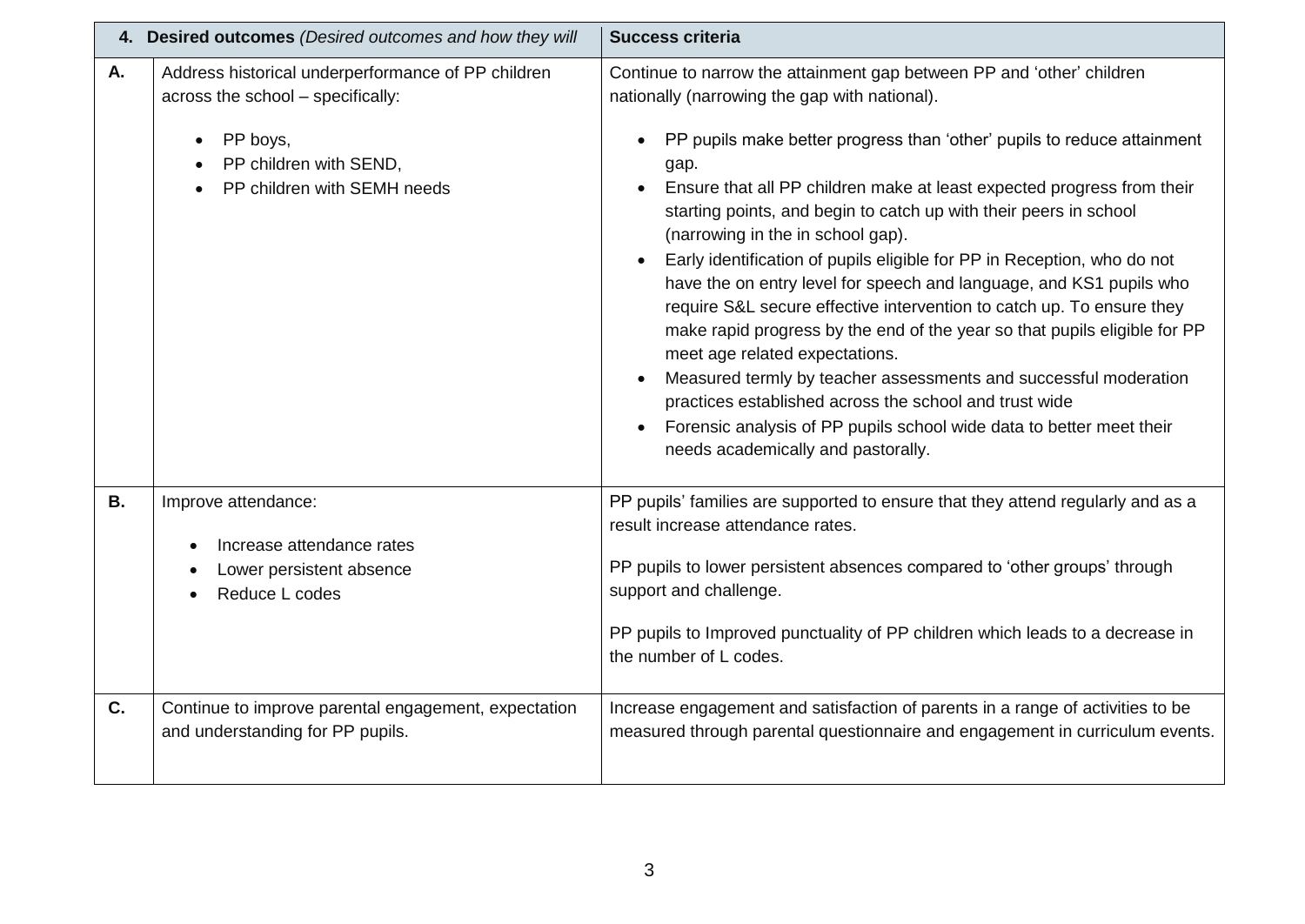|                                                                                                                                                                                                                                                                                                                                                                                                                                                                                                                                                                                                                                                                           | 2019 - 2020                                                                                                                                                                                                                                                                    |                                                                                                                                                                                                                                                                                                                                                                 |                                                                                                                                                                                                                                                                                                                                                                                                                                                                                                                                                                                                                                                                              |                             |                                                |  |  |  |
|---------------------------------------------------------------------------------------------------------------------------------------------------------------------------------------------------------------------------------------------------------------------------------------------------------------------------------------------------------------------------------------------------------------------------------------------------------------------------------------------------------------------------------------------------------------------------------------------------------------------------------------------------------------------------|--------------------------------------------------------------------------------------------------------------------------------------------------------------------------------------------------------------------------------------------------------------------------------|-----------------------------------------------------------------------------------------------------------------------------------------------------------------------------------------------------------------------------------------------------------------------------------------------------------------------------------------------------------------|------------------------------------------------------------------------------------------------------------------------------------------------------------------------------------------------------------------------------------------------------------------------------------------------------------------------------------------------------------------------------------------------------------------------------------------------------------------------------------------------------------------------------------------------------------------------------------------------------------------------------------------------------------------------------|-----------------------------|------------------------------------------------|--|--|--|
| Academic year<br>and support whole school strategies                                                                                                                                                                                                                                                                                                                                                                                                                                                                                                                                                                                                                      |                                                                                                                                                                                                                                                                                |                                                                                                                                                                                                                                                                                                                                                                 | The three headings below enable schools to demonstrate how they are using the Pupil Premium to improve classroom pedagogy, provide targeted support                                                                                                                                                                                                                                                                                                                                                                                                                                                                                                                          |                             |                                                |  |  |  |
| i. Quality of teaching for all                                                                                                                                                                                                                                                                                                                                                                                                                                                                                                                                                                                                                                            |                                                                                                                                                                                                                                                                                |                                                                                                                                                                                                                                                                                                                                                                 |                                                                                                                                                                                                                                                                                                                                                                                                                                                                                                                                                                                                                                                                              |                             |                                                |  |  |  |
| <b>Desired outcome</b>                                                                                                                                                                                                                                                                                                                                                                                                                                                                                                                                                                                                                                                    | <b>Chosen action</b><br>/ approach                                                                                                                                                                                                                                             | What is the<br>evidence and<br>rationale for this<br>choice?                                                                                                                                                                                                                                                                                                    | How will you ensure it is implemented<br>well?                                                                                                                                                                                                                                                                                                                                                                                                                                                                                                                                                                                                                               | <b>Staff lead</b>           | When will<br>you review<br>implement<br>ation? |  |  |  |
| · PP pupils make better progress<br>than 'other' pupils nationally to<br>reduce attainment gap<br>• Ensure that all PP children make<br>at least expected progress from<br>their starting points, and begin to<br>catch up with their peers in<br>school (narrowing in the in school<br>gap).<br>• Early identification of pupils<br>eligible for PP in EYFS, who do<br>not have the on entry level for<br>speech and language, and KS1<br>pupils who require S&L secure<br>effective intervention to catch up.<br>To ensure they make rapid<br>progress by the end of the year<br>so that pupils eligible for PP meet $\vert \bullet \vert$<br>age related expectations. | Accelerated<br>$\bullet$<br>Reader<br>Daily reading<br>with an adult<br>for PP pupils<br>'Deeper<br>Learning'<br>Curriculum<br>to increase<br>cultural<br>capital<br>School farm<br>to give pupils<br>independenc<br>e and<br>responsibility<br>Phonics<br>intervention<br>1:1 | <b>Education Endowment</b><br>Fund evidence:<br>$EEF + 5$ months AR -<br>$\bullet$<br>Particularly effective<br>for KS2 weaker<br>readers<br>Meta-cognition and<br>self-regulation (high<br>$impact +8)$<br>Phonics teaching<br>$\bullet$<br>(moderate impact +4)<br>One to One Tuition<br>$\bullet$<br>(moderate impact +5)<br>Feedback +8 months<br>$\bullet$ | Curriculum enables pupils to develop<br>their cultural capital.<br>Support plan for each teacher to enable<br>them to have clear support and guidance<br>which enables strong progress of all<br>groups.<br>High-profile in school with displays,<br>rewards and teacher moderation.<br>Staff will be trained how to use the<br>$\bullet$<br>software for maximum impact<br>AR leader to analyse non-readers and<br>inform teachers.<br>Focused CPD on whole class reading<br>Focused CPD on AFL - 'Teaching<br>Backwards'<br>Focus CPD on 'Deep Learning'<br>(Mastery, collaboration and meta-<br>cognition focus)<br>Peer tuition in reading (link class across<br>school) | <b>WJ JC</b><br><b>KWSB</b> |                                                |  |  |  |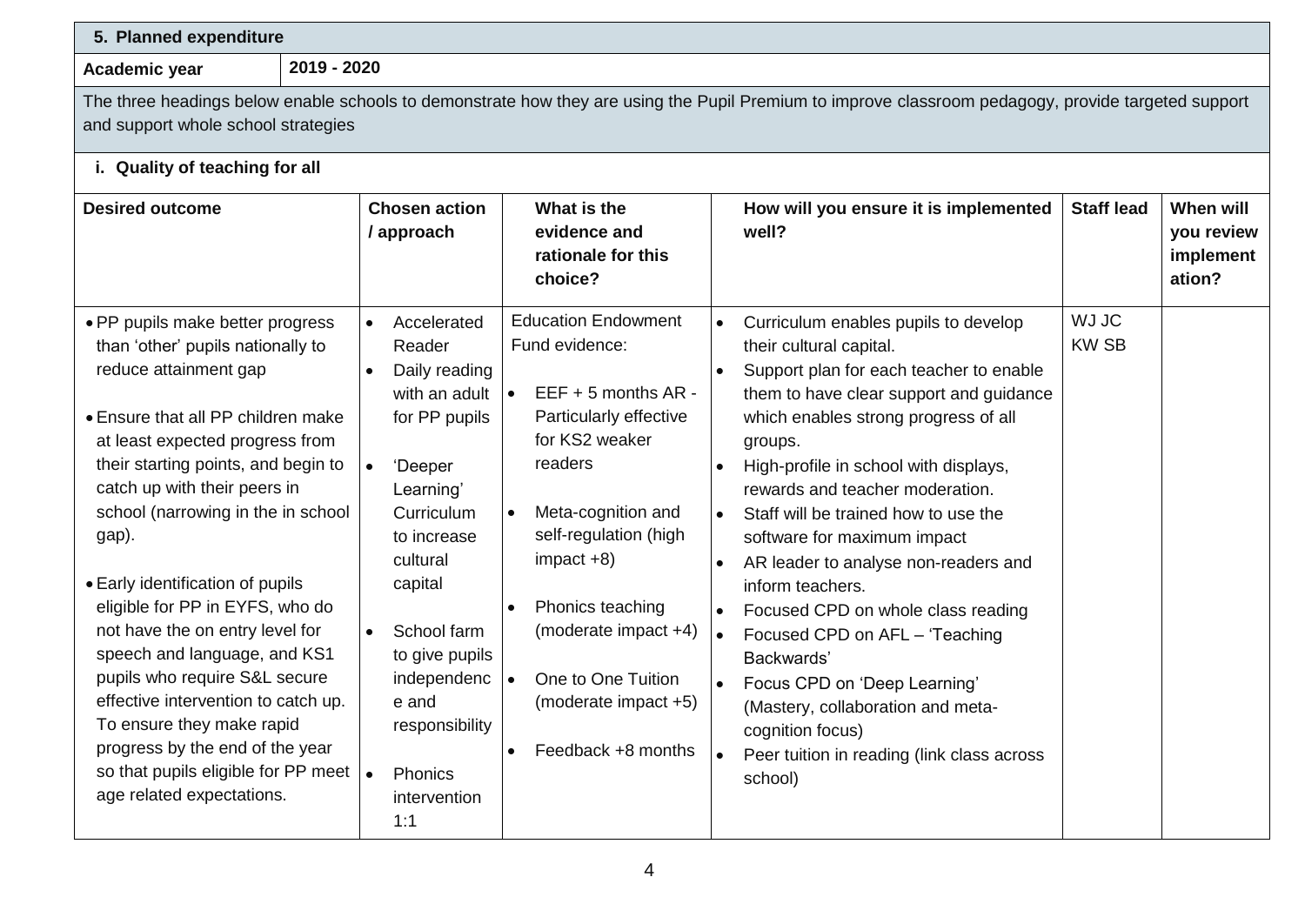| • Measured termly by teacher     |           |               |           | Mastery Learning       | $\bullet$ | Review each week in SLT - review of       |                     |            |
|----------------------------------|-----------|---------------|-----------|------------------------|-----------|-------------------------------------------|---------------------|------------|
| assessments and successful       |           | Library       |           | +5months               |           | lesson observations, pupil interviews,    |                     |            |
| moderation practices established |           | provision     |           |                        |           | book scrutiny using the PRAISE            |                     |            |
| across the school and trust wide |           |               |           | PE +2months            |           | document assessments                      |                     |            |
|                                  | $\bullet$ | Split classes | $\bullet$ | Reading                |           | Forensic tracking of progress through     |                     |            |
| • Forensic analysis of PP pupils |           | weekly for    |           | comprehension          |           | data and regular progress meetings with   |                     |            |
| school wide data to better meet  |           | intensive     |           | strategies +6months    |           | teachers                                  |                     |            |
| their needs academically and     |           | support-PE    | $\bullet$ | <b>EYFS case study</b> |           | Each teacher to have specific identified  |                     |            |
| pastorally.                      |           |               |           | showing the impact of  |           | goals - this will be monitored through    |                     |            |
|                                  |           | After school  |           | the S&L and 1:1        |           | regular evaluation and through meetings   |                     |            |
|                                  |           | clubs'        |           | SEMH (Thrive)          |           | with school leaders                       |                     |            |
|                                  |           |               |           | intervention had on    | $\bullet$ | Progress meetings and flight paths half   |                     |            |
|                                  |           | Standardised  |           | the attainment and     |           | termly with a focus on PP children and    |                     |            |
|                                  |           | testing       |           | progress.              |           | their progress across the curriculum and  |                     |            |
|                                  |           | (PIRA/PUMA  . |           | Maths mastery in       |           | their current needs                       |                     |            |
|                                  |           |               |           | <b>EYFS</b>            |           | All pupils are assessed for any S&L       |                     |            |
|                                  |           |               |           |                        |           | difficulties and programmes, with support |                     |            |
|                                  |           | Implement     |           |                        |           | from S&L service, are designed and        |                     |            |
|                                  |           | <b>DERIC</b>  |           |                        |           | implemented.                              |                     |            |
|                                  |           | (comprehens   |           |                        |           | Trust wide moderation to ensure validate  |                     |            |
|                                  |           | ion)          |           |                        |           | standards and share expertise.            |                     |            |
|                                  |           |               |           |                        |           |                                           |                     |            |
|                                  |           |               |           |                        |           | Curriculum to inspire and give pupils     |                     |            |
|                                  |           |               |           |                        |           | experiences they may not receive at       |                     |            |
|                                  |           |               |           |                        |           | home.                                     |                     |            |
|                                  |           |               |           |                        |           |                                           |                     |            |
|                                  |           |               |           |                        |           |                                           | Total budgeted cost | £40,842.00 |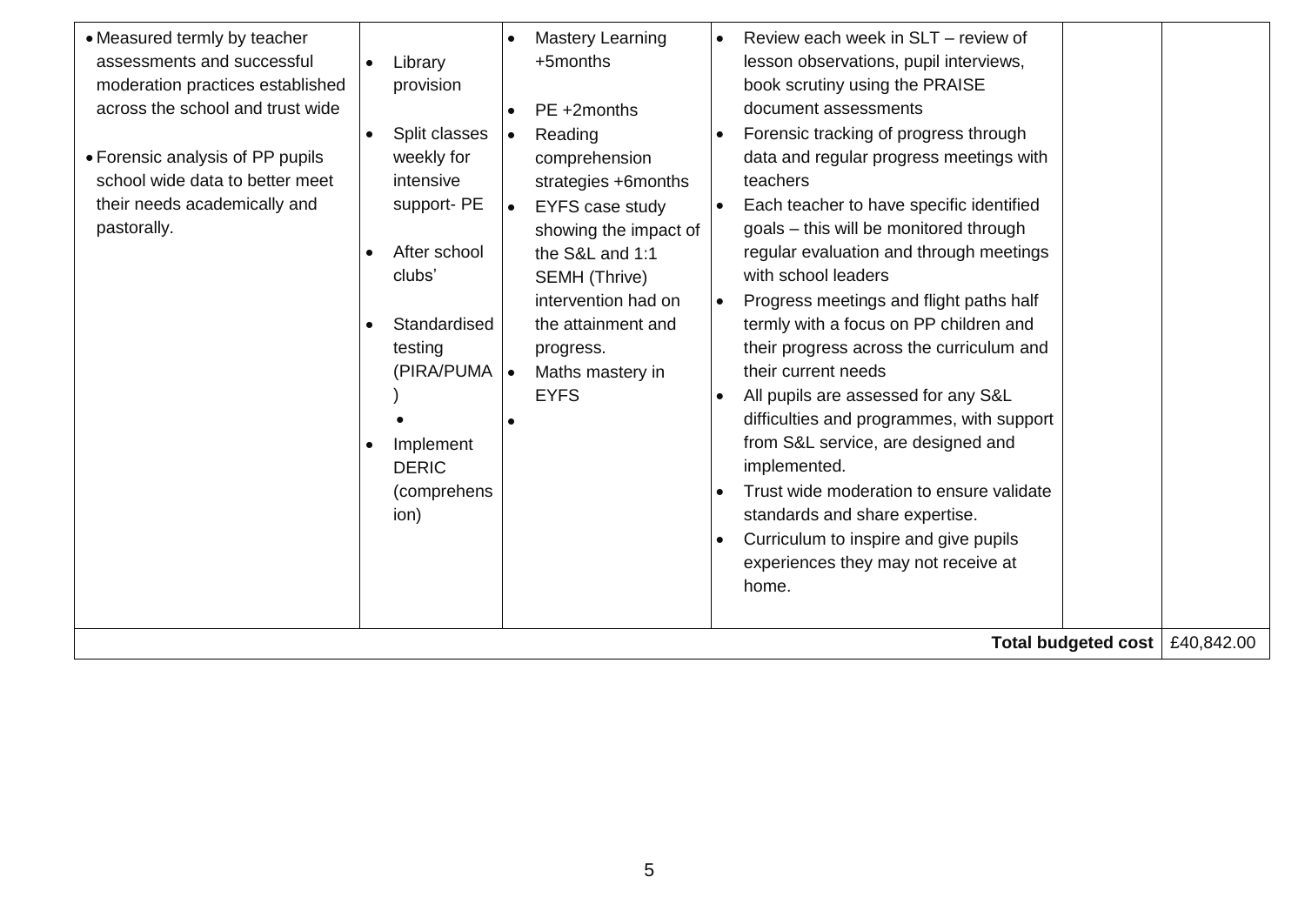| ii. Targeted support                                                                                                                                                       |                                                                                                                                                                                                                                                                                                                                                   |                                                                                                                                                                                                                                                                                                                                                                                                                                                                   |                                                                                                                                                                                                                                                                                                                                                                                                                                                                                                                                                                              |                       |                                         |  |  |  |  |  |  |
|----------------------------------------------------------------------------------------------------------------------------------------------------------------------------|---------------------------------------------------------------------------------------------------------------------------------------------------------------------------------------------------------------------------------------------------------------------------------------------------------------------------------------------------|-------------------------------------------------------------------------------------------------------------------------------------------------------------------------------------------------------------------------------------------------------------------------------------------------------------------------------------------------------------------------------------------------------------------------------------------------------------------|------------------------------------------------------------------------------------------------------------------------------------------------------------------------------------------------------------------------------------------------------------------------------------------------------------------------------------------------------------------------------------------------------------------------------------------------------------------------------------------------------------------------------------------------------------------------------|-----------------------|-----------------------------------------|--|--|--|--|--|--|
| <b>Desired outcome</b>                                                                                                                                                     | Chosen action / approach                                                                                                                                                                                                                                                                                                                          | What is the evidence<br>and rationale for this<br>choice?                                                                                                                                                                                                                                                                                                                                                                                                         | How will you ensure it is<br>implemented well?                                                                                                                                                                                                                                                                                                                                                                                                                                                                                                                               | <b>Staff lead</b>     | When will you review<br>implementation? |  |  |  |  |  |  |
| Pupils eligible for PP<br>needs are met and<br>supported through<br>challenging periods<br>of their lives and<br>resulting in a<br>reduced number of<br>repeat exclusions. | Parental engagement<br>$\bullet$<br>officer (Deputy Head)<br><b>Boxhall profile</b><br>interventions<br>Pre-teaching in Maths<br>$\bullet$<br><b>Tree House Leader</b><br>$\bullet$<br>Safeguarding officer to<br>$\bullet$<br>support families<br><b>Forest Education training</b><br>$\bullet$<br>$-£1200$<br>Tree House provision<br>$\bullet$ | <b>Education Endowment</b><br>Fund evidence:<br><b>Behaviour interventions</b><br>(moderate impact +3)<br>Social and emotional<br>learning (moderate<br>$impact +4)$<br>Outdoor adventure<br>learning (moderate<br>$impact +4)$<br><b>Small Group Tuition</b><br>(moderate impact +4)<br>Parental engagement +<br>3months<br>Self-regulation strategies<br>+5months<br>Social emotional learning<br>strategies +3months<br>Case Studies from 17/18<br>at Redhills | Clear and direct instructions<br>$\bullet$<br>on pupils' behaviours and<br>banners.<br>(SLANT/SHAPE/TTRUE)<br>Questionnaire for parents to<br>ensure needs are met<br>Analysis of Boxhall<br>$\bullet$<br>assessments-progress<br>Analysis of CPOMS to identify<br>$\bullet$<br>patterns of behaviour<br>Diverse range of parent<br>$\bullet$<br>workshops led by our new<br>Deputy Head who is<br>responsible for parental<br>engagement. (coffee morning<br>etc)<br>Monitor pupils' home learning,<br>reading records and spellings,<br>increasing parental<br>engagement. | WJ JC KW<br><b>SB</b> |                                         |  |  |  |  |  |  |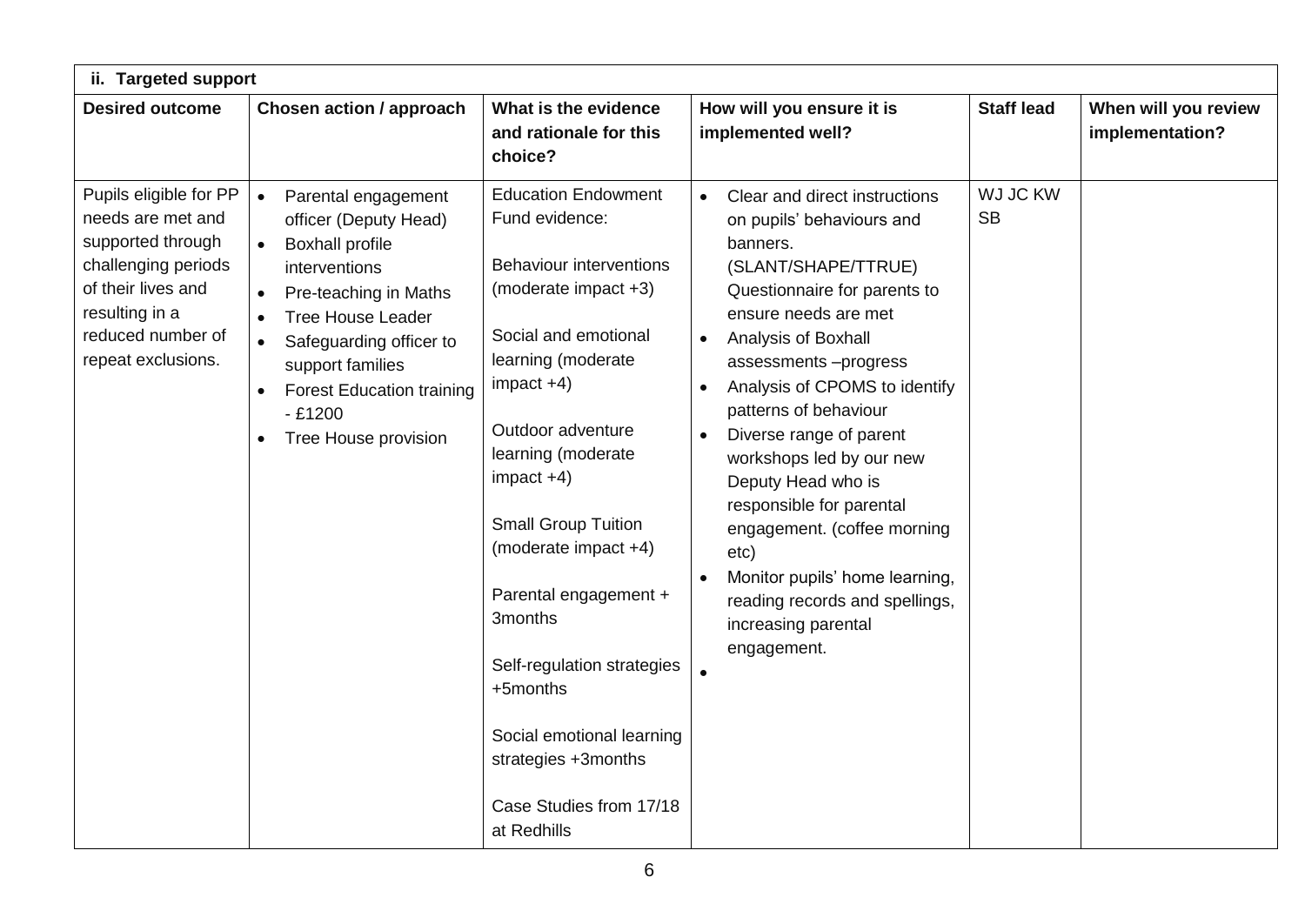| iv.                                                                                                                                                                                                                                                                                                                                                                                                   | iii. Other approaches                                                                                                                                                                                                                                                                                                                                                                                                                                                                                                                                                                                                                                                                                                                                                                                                               |                                                                                                                                                                                                                                                                                                                                                                                                                        |                                                                                                                                                                                                                         |                              |                                |  |  |  |  |
|-------------------------------------------------------------------------------------------------------------------------------------------------------------------------------------------------------------------------------------------------------------------------------------------------------------------------------------------------------------------------------------------------------|-------------------------------------------------------------------------------------------------------------------------------------------------------------------------------------------------------------------------------------------------------------------------------------------------------------------------------------------------------------------------------------------------------------------------------------------------------------------------------------------------------------------------------------------------------------------------------------------------------------------------------------------------------------------------------------------------------------------------------------------------------------------------------------------------------------------------------------|------------------------------------------------------------------------------------------------------------------------------------------------------------------------------------------------------------------------------------------------------------------------------------------------------------------------------------------------------------------------------------------------------------------------|-------------------------------------------------------------------------------------------------------------------------------------------------------------------------------------------------------------------------|------------------------------|--------------------------------|--|--|--|--|
| <b>Desired outcome</b>                                                                                                                                                                                                                                                                                                                                                                                | <b>Chosen action / approach</b>                                                                                                                                                                                                                                                                                                                                                                                                                                                                                                                                                                                                                                                                                                                                                                                                     | What is the evidence<br>and rationale for this                                                                                                                                                                                                                                                                                                                                                                         | How will you<br>ensure it is                                                                                                                                                                                            | <b>Staff lead</b>            | When will<br><b>vou review</b> |  |  |  |  |
| PP pupils'<br>families are<br>supported to<br>ensure that<br>they attend<br>regularly and<br>as a result<br>increase<br>attendance<br>rates.<br>PP pupils to<br>lower<br>persistent<br>absences<br>compared to<br>'other groups'<br>through<br>support and<br>challenge.<br>PP pupils to<br>Improved<br>punctuality of<br>PP children<br>which leads to<br>a decrease in<br>the number of<br>L codes. | Whole school approach to managing attendance<br>PA/L/U pupils are well known by all staff and<br>$\bullet$<br>attendance and punctuality is checked by all staff<br>members<br>Any class who achieve 100% will win £50 or<br>shared £50 with another class if both are 100% per<br>week - healthy snack or enrichment activity<br>EWO to support and challenge<br>$\bullet$<br>Babcock termly attendance report<br>$\bullet$<br>Performance related pay<br>$\bullet$<br>Half termly 100% attendance certificates in<br>assembly<br>Full term 100% attendance pupils will receive an<br>attendance badge<br>100% per week given house token point<br>$\bullet$<br>Use of safeguarding Officer and assistant<br>SENDCO to assist families with improving<br>attendance<br>Free wrap around provision: Breakfast club &<br>sports club | <b>Pupil Premium Awards</b><br>to identify best practice<br>- what has worked.<br><b>Education Endowment</b><br>Fund evidence:<br>$\bullet$<br>Outdoor learning<br>$\bullet$<br>+4 months<br>Engagement<br>$\bullet$<br>through the<br>curriculum and<br>after school clubs<br>Pupil premium<br>$\bullet$<br>award schools,<br>similar context and<br>improved<br>attendance<br>drastically using<br>these approaches. | EWO to be used<br>effectively to<br>identify at risk<br>pupils and parents<br>who will be<br>challenged legally.<br>Team leaders to<br>hold teachers to<br>account over their<br>pupils' attendance<br>and punctuality. | <b>WJ JC</b><br><b>KW SB</b> |                                |  |  |  |  |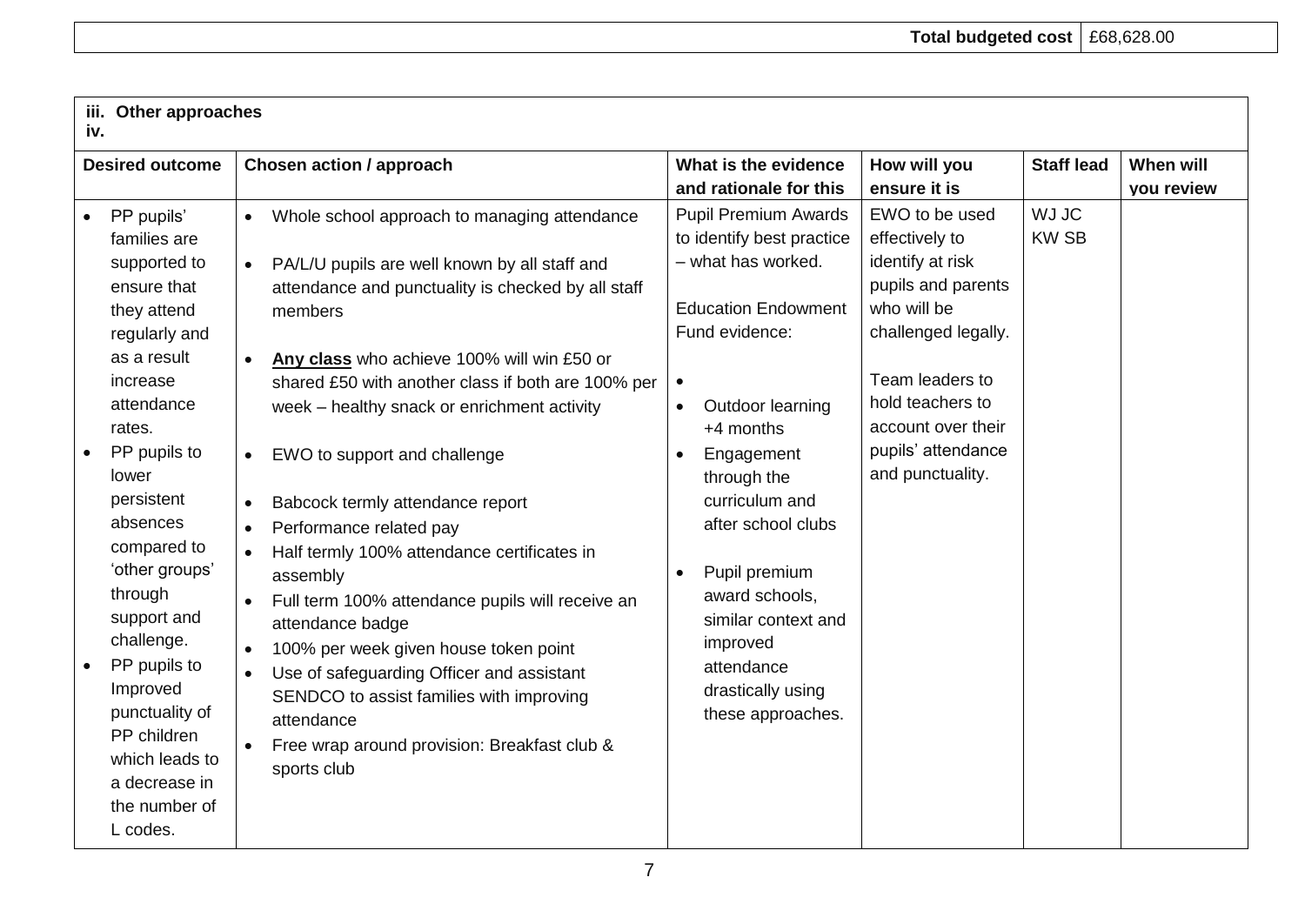| 6. Review of expenditure       |                             |                          |                                                                                                                                 |             |
|--------------------------------|-----------------------------|--------------------------|---------------------------------------------------------------------------------------------------------------------------------|-------------|
| <b>Previous Academic Year</b>  |                             | 2018-19                  |                                                                                                                                 |             |
| i. Quality of teaching for all |                             |                          |                                                                                                                                 |             |
| <b>Desired outcome</b>         | Chosen action /<br>approach | <b>Success Criteria:</b> | Lessons learned Did you meet the success<br>criteria? Include impact on pupils not eligible for PP,<br>$\mathcal{L}$ conversate | <b>Cost</b> |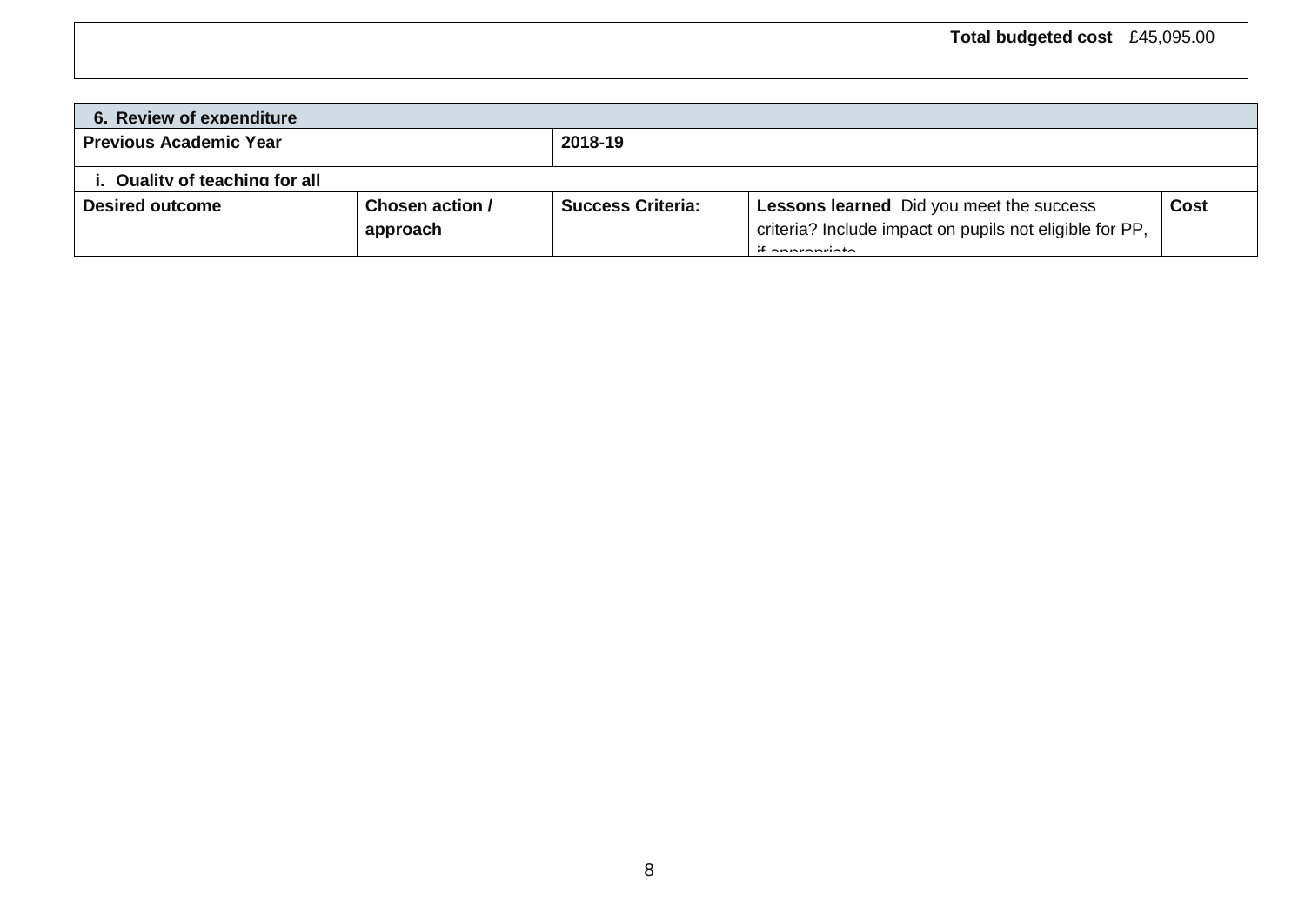| • PP pupils make better progress                                     | $\bullet$ | <b>Accelerated Reader</b> | To reduce the gap                     | EYFS pupils 100% of FSM pupils achieved a GLD.      | £40,842 |
|----------------------------------------------------------------------|-----------|---------------------------|---------------------------------------|-----------------------------------------------------|---------|
| than 'other' pupils nationally to                                    | $\bullet$ | Daily reading with        | between the % of PP                   | Closing the gap on the previous year.               |         |
| reduce attainment gap                                                |           | an adult for PP           | children and the % of                 |                                                     |         |
|                                                                      |           | pupils                    | other children                        | Children still enter EYFS with 50-60% well below in |         |
| • Ensure that all PP children make                                   |           |                           | nationally currently                  | PSED and S&L.                                       |         |
| at least expected progress from                                      | $\bullet$ | 'Deeper Learning'         | achieving "Good Level                 | Gap in phonics has reduced but the gap to national  |         |
| their starting points, and begin to                                  |           | Curriculum CPD for        | of Development'                       | has increased for non-pp pupils to others.          |         |
| catch up with their peers in                                         |           | WJ                        | To reduce the gap                     |                                                     |         |
| school (narrowing in the in                                          |           |                           | between the % PP                      | % gap in combined has decreased and across the      |         |
| school gap).                                                         |           | Phonics intervention      | children passing                      | school PP to non has decreased. In KS1 the gap      |         |
|                                                                      |           | 1:1                       | <b>Phonics Screening test</b>         | has increased with a very large portion meeting     |         |
| • Early identification of pupils<br>eligible for PP in EYFS, who do  |           |                           | and the % of other                    | expected standard but PP pupils not achieving to    |         |
| not have the on entry level for                                      | $\bullet$ | Library provision         | children nationally                   | the same level.                                     |         |
| speech and language, and KS1                                         | $\bullet$ | Split classes weekly      | currently passing the                 |                                                     |         |
| pupils who require S&L secure                                        |           | for intensive             | phonic screening test                 |                                                     |         |
| effective intervention to catch up.                                  |           | support-PE                |                                       |                                                     |         |
| To ensure they make rapid                                            |           |                           | To reduce the gap<br>between the % PP |                                                     |         |
| progress by the end of the year                                      |           | After school clubs'       | children achieving                    |                                                     |         |
| so that pupils eligible for PP                                       |           | subsidy                   | expected in reading,                  |                                                     |         |
| meet age related expectations.                                       |           |                           | writing and                           |                                                     |         |
|                                                                      | $\bullet$ | Standardised              | mathematics compared                  |                                                     |         |
| • Measured termly by teacher                                         |           | testing                   | with the % of other                   |                                                     |         |
| assessments and successful                                           |           | (PIRA/PUMA)               | children nationally                   |                                                     |         |
| moderation practices established<br>across the school and trust wide |           |                           |                                       |                                                     |         |
|                                                                      |           |                           |                                       |                                                     |         |
| • Forensic analysis of PP pupils                                     |           |                           |                                       |                                                     |         |
|                                                                      |           |                           |                                       |                                                     |         |

| ii.<br>iii. | ii. Targeted support |
|-------------|----------------------|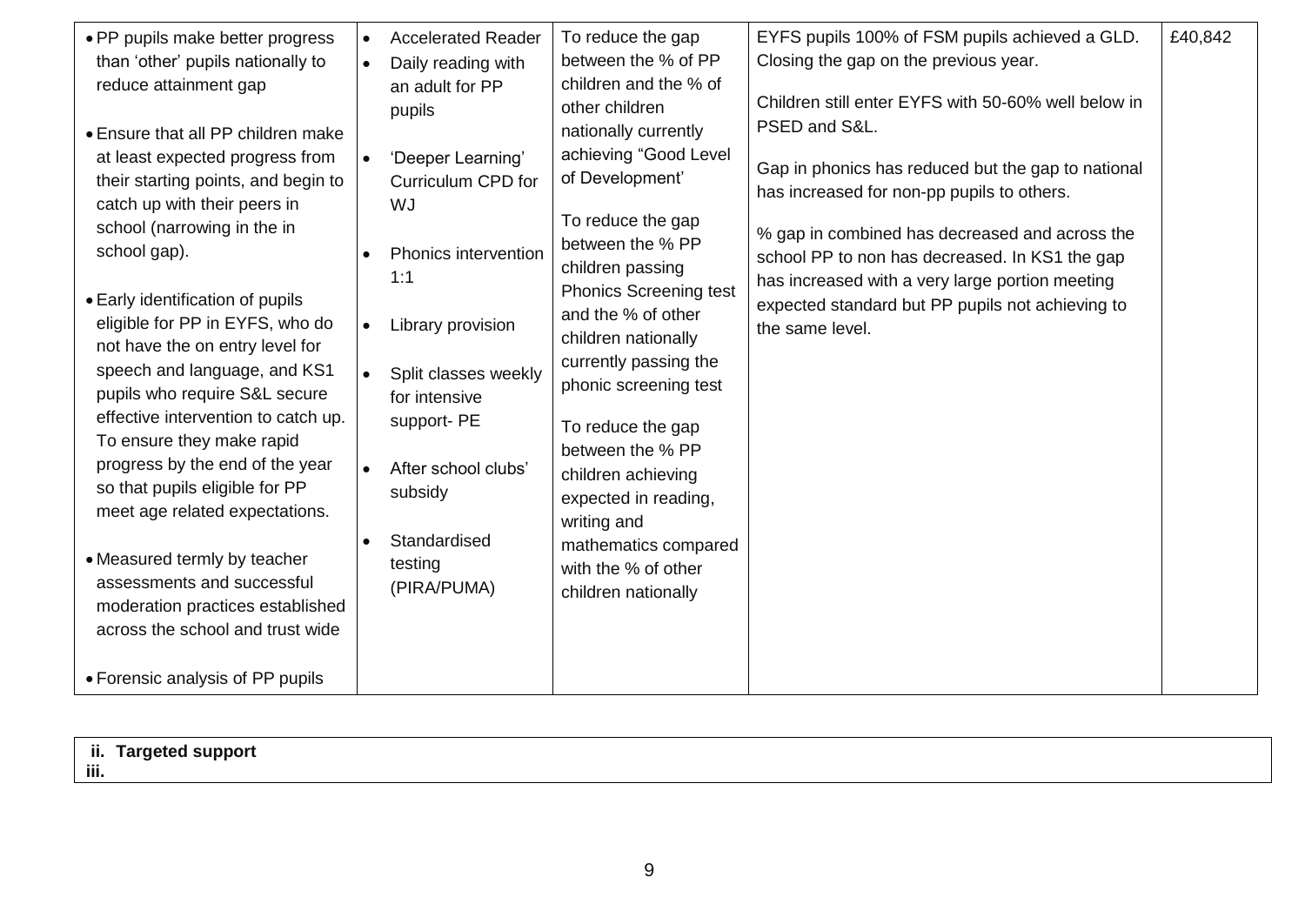| <b>Desired outcome</b>                                                                                                                                                     | <b>Chosen action / approach</b>                                                                                                                                                      | <b>Success Criteria:</b>                                                                                                                                                                                    | Lessons learned Did you meet the success<br>criteria? Include impact on pupils not eligible for<br>PP, if appropriate.                                                                                                                                                                                                                                                                                                             | <b>Cost</b> |
|----------------------------------------------------------------------------------------------------------------------------------------------------------------------------|--------------------------------------------------------------------------------------------------------------------------------------------------------------------------------------|-------------------------------------------------------------------------------------------------------------------------------------------------------------------------------------------------------------|------------------------------------------------------------------------------------------------------------------------------------------------------------------------------------------------------------------------------------------------------------------------------------------------------------------------------------------------------------------------------------------------------------------------------------|-------------|
| Pupils eligible for PP<br>needs are met and<br>supported through<br>challenging periods<br>of their lives and<br>resulting in a<br>reduced number of<br>repeat exclusions. | Thrive interventions<br>Pre-teaching in Maths -<br>CPD for leader<br><b>Tree House Leader</b><br>Safeguarding officer to<br>support families<br>Forest Education training -<br>£1200 | Success criteria:<br>To reduce the incidences of poor<br>behaviour impacting on teaching<br>and learning.<br>To provide more specialist<br>provision and interventions for<br>our most vulnerable children. | Significant reduction in FTE across the school<br>and 0 FTE in the summer term compared to 15<br>days in the previous.<br>Whole school approach to managing behaviour<br>in place with staff trained to effectively and<br>efficiently deal with incidences of poor<br>behaviour and support pupils to achieve to their<br>very best.<br>All pupils to focus on developing independence<br>through structured and precise support. | £68,628.    |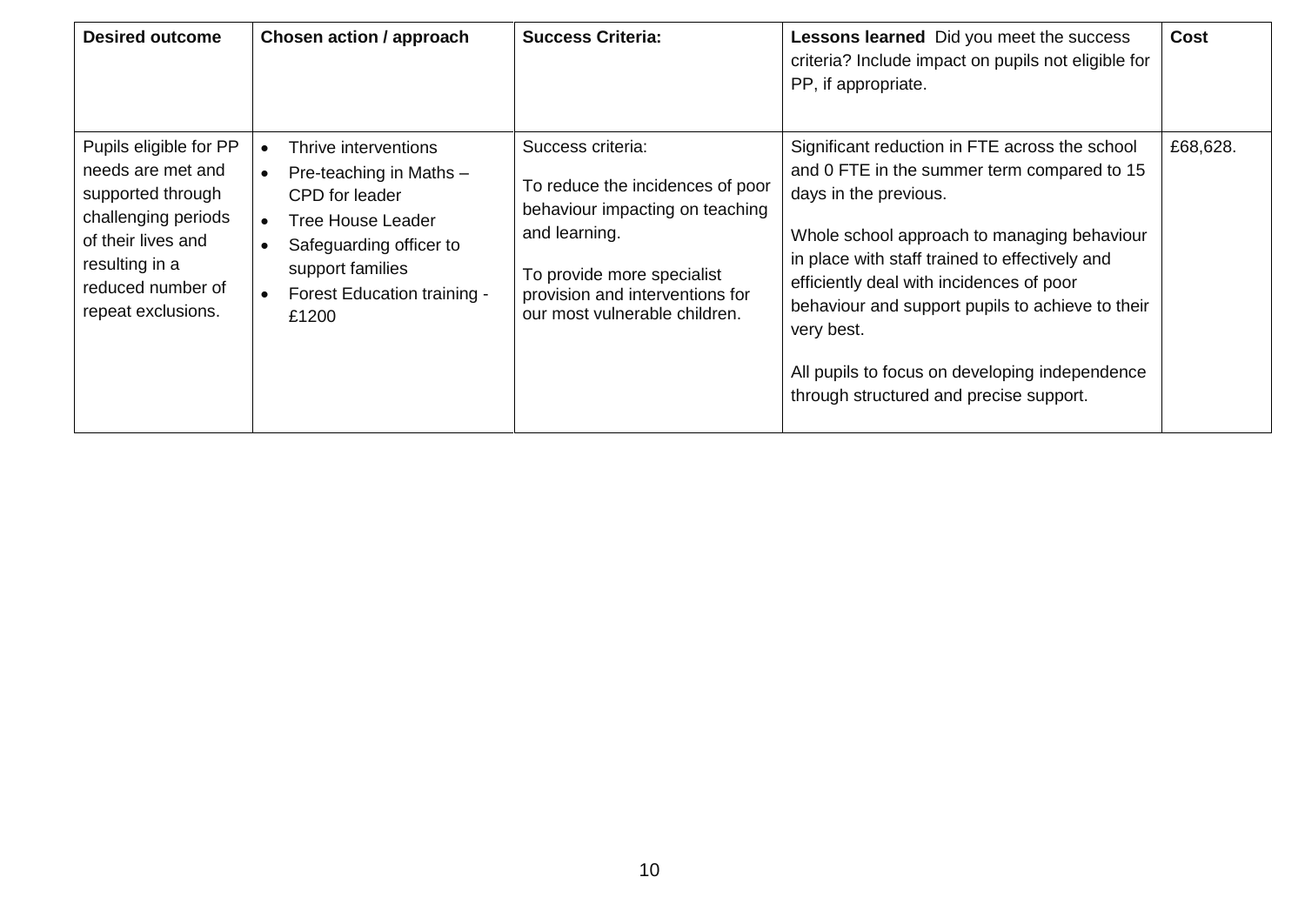| iv. Other approaches                                                                                                                                                                                                                                                                                                                                                                         |                                                                                                                                                                                                                                                                                                                                                                                                                                                                                                                                                                                                                                                                                                                                                                                                                                                                                            |                                                                                                                                                                                                                                                                                                                                                                                        |                                                                                                                                                                                                                                                                                                                                                                                                                                                                                                                  |                           |
|----------------------------------------------------------------------------------------------------------------------------------------------------------------------------------------------------------------------------------------------------------------------------------------------------------------------------------------------------------------------------------------------|--------------------------------------------------------------------------------------------------------------------------------------------------------------------------------------------------------------------------------------------------------------------------------------------------------------------------------------------------------------------------------------------------------------------------------------------------------------------------------------------------------------------------------------------------------------------------------------------------------------------------------------------------------------------------------------------------------------------------------------------------------------------------------------------------------------------------------------------------------------------------------------------|----------------------------------------------------------------------------------------------------------------------------------------------------------------------------------------------------------------------------------------------------------------------------------------------------------------------------------------------------------------------------------------|------------------------------------------------------------------------------------------------------------------------------------------------------------------------------------------------------------------------------------------------------------------------------------------------------------------------------------------------------------------------------------------------------------------------------------------------------------------------------------------------------------------|---------------------------|
|                                                                                                                                                                                                                                                                                                                                                                                              |                                                                                                                                                                                                                                                                                                                                                                                                                                                                                                                                                                                                                                                                                                                                                                                                                                                                                            |                                                                                                                                                                                                                                                                                                                                                                                        |                                                                                                                                                                                                                                                                                                                                                                                                                                                                                                                  |                           |
| <b>Desired outcome</b>                                                                                                                                                                                                                                                                                                                                                                       | <b>Chosen action / approach</b>                                                                                                                                                                                                                                                                                                                                                                                                                                                                                                                                                                                                                                                                                                                                                                                                                                                            | <b>Success</b><br><b>Criteria:</b>                                                                                                                                                                                                                                                                                                                                                     | Lessons learned Did you meet the<br>success criteria? Include impact on pupils<br>not eligible for PP, if appropriate.                                                                                                                                                                                                                                                                                                                                                                                           | <b>Cost</b><br>£45,095.00 |
| PP pupils'<br>families are<br>supported to<br>ensure that they<br>attend regularly<br>and as a result<br>increase<br>attendance<br>rates.<br>PP pupils to<br>lower persistent<br>absences<br>compared to<br>'other groups'<br>through support<br>and challenge.<br>PP pupils to<br>Improved<br>punctuality of PP<br>children which<br>leads to a<br>decrease in the<br>number of L<br>codes. | Whole school approach to managing<br>$\bullet$<br>attendance<br>PA/L/U pupils are well known by all staff and<br>$\bullet$<br>attendance and punctuality is checked by all<br>staff members<br>Any class who achieve 100% will win £50 or<br>$\bullet$<br>shared £50 with another class if both are 100%<br>per week - healthy snack or enrichment activity<br>EWO to support and challenge<br>$\bullet$<br>Babcock termly attendance report<br>$\bullet$<br>Performance related pay<br>$\bullet$<br>Half termly 100% attendance certificates in<br>$\bullet$<br>assembly<br>Full term 100% attendance pupils will receive<br>an attendance badge<br>100% per week given house token point<br>$\bullet$<br>Use of safeguarding Officer and assistant<br>$\bullet$<br>SENDCO to assist families with improving<br>attendance<br>Free wrap around provision: Breakfast club &<br>sports club | Increase<br>participation of<br>PP pupils at<br><b>Breakfast club</b><br>& morning<br>Sports clubs<br>through<br>offering free<br>places.<br>To provide<br>additional<br>enrichment<br>opportunities<br>for PP<br>children,<br>especially<br>those who<br>have lack of<br>opportunity to<br>access quality<br>enrichment<br>activities to<br>encourage<br>them to attend<br>regularly. | Attendance was of high profile last year<br>and took a significant dip when there was<br>a 'bug' in KS1. This led to the decline in<br>cumulative attendance. Pupils are now<br>more aware of their responsibility to attend<br>school every day.<br>Pupils with EAL have increased their<br>attendance which is significant due to their<br>differing holidays to the UK.<br>It has been noted that the performance<br>related bonus had little to no impact on the<br>individuals or groups across the school. |                           |

 $\Gamma$